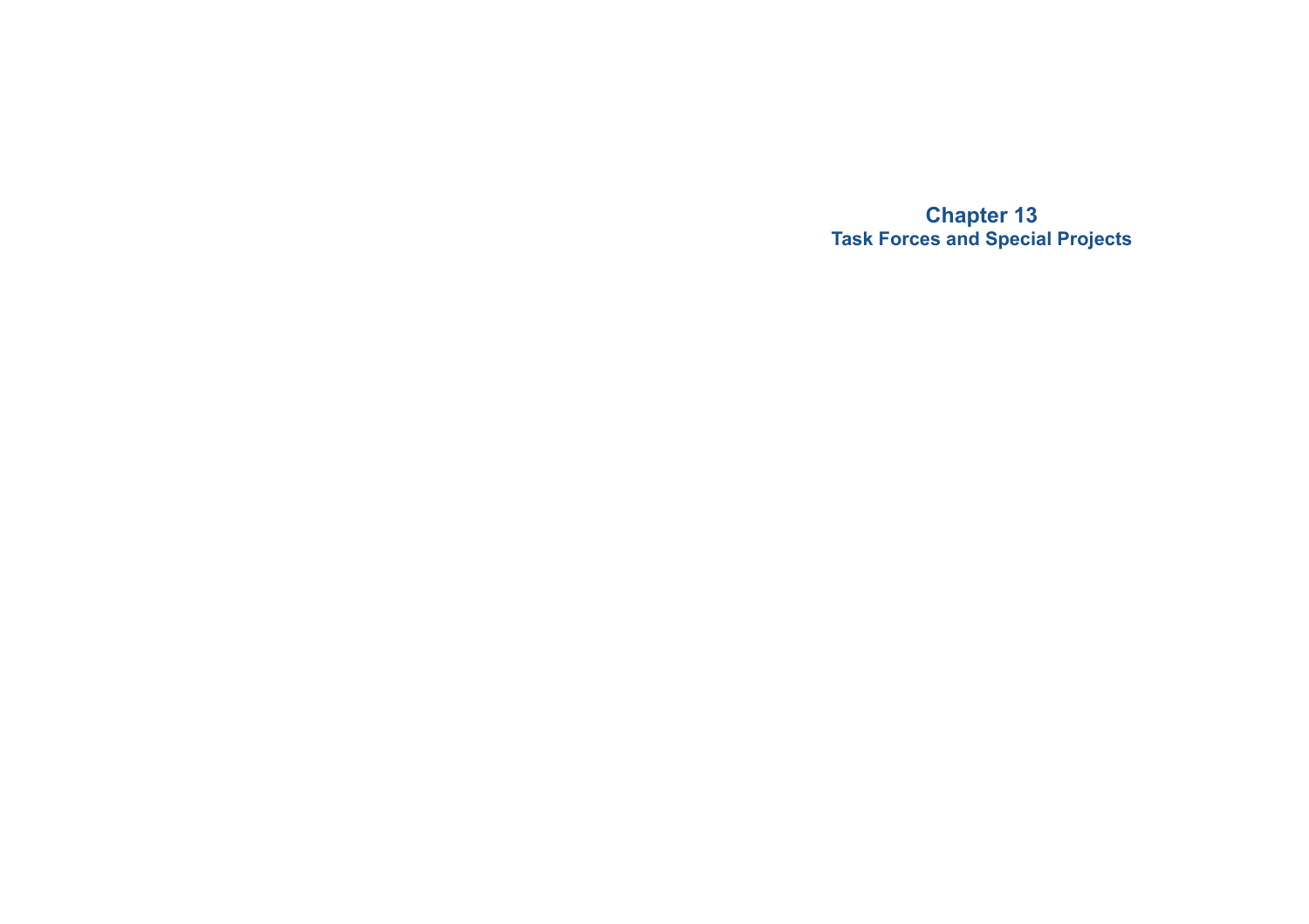#### **13.1. Task Forces**

#### **13.1.1. Task Force on Ethics (TF-E)**

| <b>Membership</b>    |                 |                |                 |                       |
|----------------------|-----------------|----------------|-----------------|-----------------------|
| <b>Name</b>          | <b>Position</b> | <b>Country</b> | <b>Term</b>     | <b>Time in Office</b> |
| A. Gronowski         | Chair           | US             | 1 <sup>st</sup> | 2015 01 - 2017 12     |
| E.Y. Arcellana Nugui | Member          | <b>PH</b>      | 1 <sup>st</sup> | 2014 04 - 2016 12     |
| T. Higgins           | Member          | CA             | 1 <sup>st</sup> | 2014 04 - 2016 12     |
| A. Newman            | Member          | <b>NL</b>      | Extra Term      | 2015 01 - 2015 12     |
| K. Okhan Akin        | Member          | TR             | 1st             | 2014 04 - 2016 12     |
| C. Sekadde-Kigondu   | Member          | KE.            | 1st             | 2014 04 - 2016 12     |
| D. Bruns             | Consultant      | US             |                 |                       |
| J. Jonsson           | Consultant      | IS             |                 |                       |

#### **Aims:**

- • To increase awareness among Laboratory Medicine Professionals of ethical issues
- • To encourage the practice of Laboratory Medicine to the highest ethical standards
- To develop position papers on appropriate ethics policies issues
- To provide a voice for Laboratory Medicine on ethics policies
- To link Laboratory Medicine, ethics and the public interest.

#### **Objectives:**

- • Recognising that IFCC is formed by representatives from Clinical Chemistry and Laboratory Medicine in more than 70 countries plus more than 30 corporate members, it is unlikely that position papers will have the complete agreement of all of our members. They are position papers and should not be put to a vote. The objective is to produce a statement with widespread support from the members of the Federation
- • A secondary objective is to ensure that each paper is published in professional journal(s) and that it is also made available to the general public.

#### **Background:**

During the term 1997-1999, the EB of the IFCC accepted the principle of establishing an Ethics Committee. It was identified that the greatest need was not for a Committee that would look inwardly at personal and professional ethics or codes of behaviour, since these can best be dealt with at the level of the individual society or country. During the past 20 years there has been an increasing number of pre-symptomatic tests that can be offered to the community. Some of the challenges have been in laboratory organisation and testing but these are minor compared to broader issues affecting those targeted for screening and the general community. DNA testing combined with newer genetic and biochemical techniques raise significant issues of community awareness, education, informed consent and pre- and post-test counselling. The genetic information stored and used must also have safeguards that ensure there are no stigmatisation and discrimination issues. In various parts of the world individual professional organisations have raised awareness of these issues among their members and have produced documents addressing some of the key issues. In general, the Laboratory Medicine community has not provided organised discussion in which the members can actively participate. There has been even less effort at the international level to create a collective voice for Laboratory Medicine. Laboratory Medicine organisations have a goal and responsibility to advance the interest of their members but the IFCC strategic vision also clearly states that the ultimate goal is to benefit the health and well-being of the patients and communities we serve. This test of our professional responsibility demands that we do not simply perform tests and use technology uncritically. We cannot be isolated from the impact of our work on society.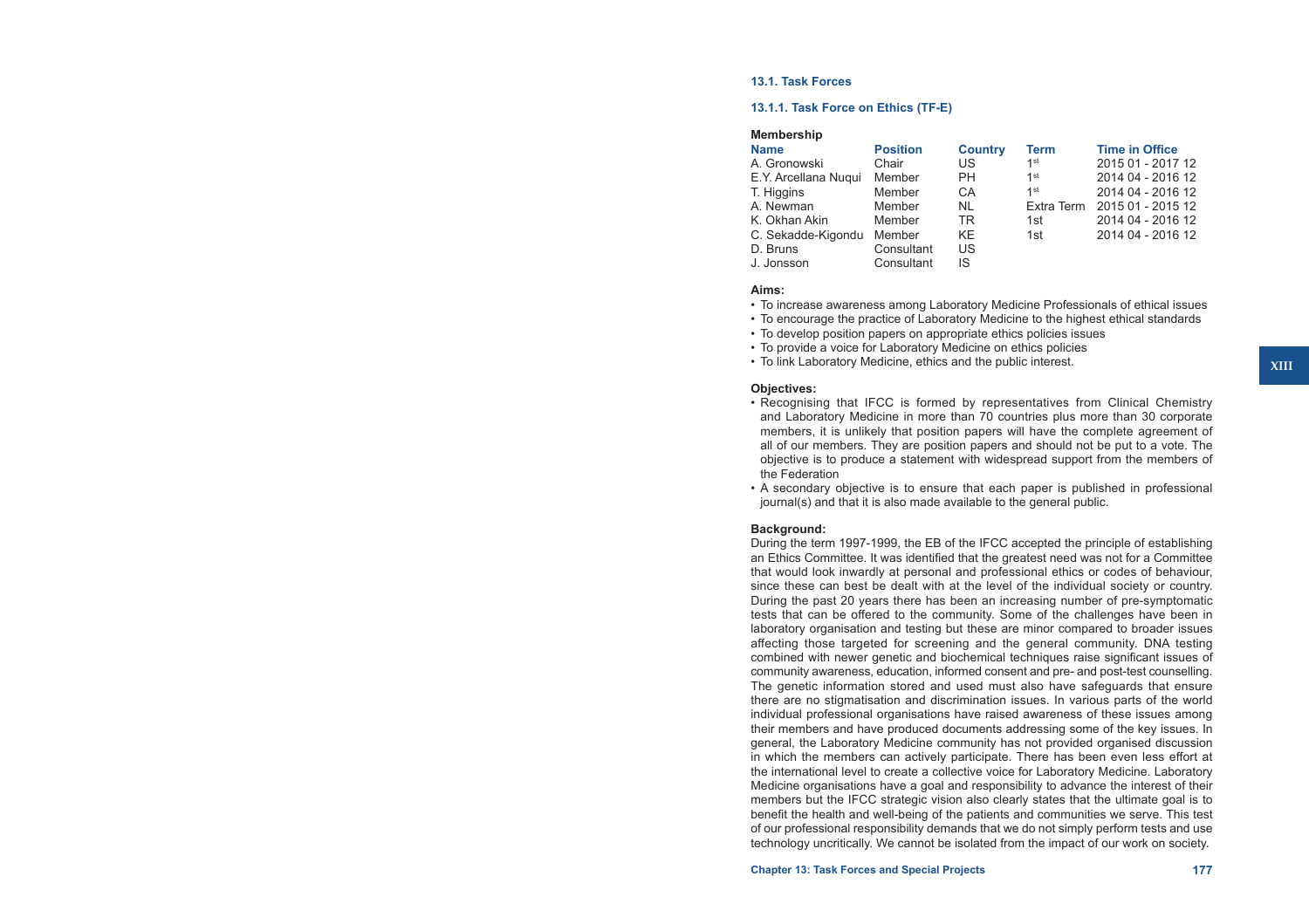#### **List of Addresses:**

#### **Prof. Ann GRONOWSKI**

Department of Pathology & Immunology Washington University School of Medicine 660 South Euclid Avenue, Box 8118 St. Louis, Missouri 63110 USA E-mail: gronowski@wustl.edu

## **Dr. Elizabeth Y. ARCELLANA NUQUI**

Consultant Director, Clinical Chemistry Department of Laboratory Medicine The Medical City Ortigas Avenue Pasig City **Philippines** E-mail: betheyan@gmail.com

#### **Dr. Trefor HIGGINS**

Director of Clinical Chemistry DynaLIFEDx Canada E-mail: trefor.higgins@dynalifedx.com

#### **Dr. Anthony NEWMAN**

Publisher, Biochemistry, Applied Biochemistry and Clinical Chemistry portfolio, Life Sciences Dept., Elsevier, Radarweg 29, 1043 NX Amsterdam The Netherlands E-mail: a.newman@elsevier.com

## **Prof. Dr. Kadir OKHAN AKIN**

Medical Park Ankara Hastanesi Kent Koop Mah. 1868. Sok. No. 15 Batikent Ankara **Turkey** E-mail: dr.okhanakin@gmail.com

#### **Prof. Christine SEKADDE-KIGONDU**

Department of Human Pathology Unit of Clinical Chemistry School of Medicine College of Health Sciences University of Nairobi Kenya E-mail: ckigondu@aar.co.ke

#### **13.1.2. Task Force on Pediatric Laboratory Medicine (TF-PLM)**

| <b>Position</b> | <b>Country</b> | Term            | <b>Time in Office</b> |
|-----------------|----------------|-----------------|-----------------------|
| Chair           | AU.            | 1 <sup>st</sup> | 2015 01 - 2017 12     |
| Vice-Chair      | UK             | 1 <sup>st</sup> | 2015 01 - 2017 12     |
| Past-Chair      | CA             | 1st             | 2015 01 - 2017 12     |
| Member          | US             | 2 <sub>nd</sub> | 2014 01 - 2016 12     |
| Member          | CH.            | 1 <sup>st</sup> | 2015 01 - 2017 12     |
| Member          | <b>SG</b>      | 1 <sup>st</sup> | 2015 01 - 2017 12     |
| Member          | ZΑ             | 1 <sup>st</sup> | 2015 01 - 2017 12     |
| Advisor         | US             |                 |                       |
| Advisor         | DE.            |                 |                       |
|                 |                |                 |                       |

#### **Improving diagnosis and management of patients from birth to adolescence:**

The purpose of this Task Force is to develop procedures and processes to improve the diagnosis and management of patients from birth to adolescence.

### **This Task Force will:**

- • Coordinate activities worldwide directed towards the establishment of reference intervals for laboratory test results in pediatric patients of all age groups
- • Form a sound support basis for the continuation of the International Congresses of Pediatric Laboratory Medicine which have been very successful over the past 25 years
- • Create a worldwide network of scientists working in laboratories specialized in Pediatric Medicine.

## **Why Pediatric laboratory medicine?**

Children are not simply small adults - this holds especially true when they become patients. Pediatric patients comprise a group with special problems, also with regards to the results of laboratory investigations.

Local and regional activities exist in which an exchange of ideas and concepts for the role of the laboratory in the care of children's health take place, but in general, these activities are not linked to each other. In spite of a variety of activities in the past years, reference intervals for laboratory test results are often not very well defined for the pediatric population, a situation which is even worse in adolescent medicine.

The subject of the Task Force is obviously relevant to large numbers of people - a substantial proportion of our patients are children. Especially in pediatric patients, the role of the laboratory is crucial for diagnosis and follow-up, e.g., in metabolic disorders or genetically determined diseases.

#### **Activities of the Task Force will include:**

• Coordination, promotion and development of existing IFCC SD research activities associated with reference intervals. Existing regional groups within IFCC, e.g., the Nordic States (Denmark, Sweden, Norway, Finland and Iceland) are currently engaged in the development of Pediatric Reference values. By close interaction with this group and the IFCC SD, the Task Force will expand these activities to other regions of the world

- • Integration and eventually merging of the Board of the International Association of Pediatric Medicine into the Task Force and continue to motivate the then former members of this Association worldwide to support the activities of the Task Force
- • Establishment of a concept for the next International Congresses of Pediatric Medicine. As the preferred setting, the Congress will be held in conjunction with an IFCC meeting or a meeting taking place under the auspices of IFCC
- Regularly publish reports on the progress of the Task Force's activities and other relevant articles in the field of Pediatric Laboratory Medicine in the IFCC Journal

### **List of Addresses:**

#### **Dr. Michael P METZ**

BS, MD, FAAP, MAACB, FRCPA Consultant Chemical Pathologist SAPath at The Women's & Children's **Hospital** 72 King William Road, North Adelaide, South Australia 5067 Australia E-mail: [michael.metz@health.sa.gov.au](mailto:michael.metz@health.sa.gov.au)

#### **Dr. Tim LANG**

Clinical Biochemistry Department University Hospital of North Durham North Road Durham, DH1 5TW United Kingdom E-mail: Tim.Lang@cddft.nhs.uk

# **Prof. Vijay L. GREY**

Department of Pathology and Molecular Medicine McMaster University Medical Centre, Rm 3N26F 1200 Main St W Hamilton, ON L8N 3Z5 Canada E-mail: greyv@mcmaster.ca

#### **Dr. Sharon MARKHAM GEAGHAN**

Stanford University School of Medicine Department of Pathology 300 Pasteur Drive Palo Alto CA 94304 USA E-Mail: sgeag@stanford.edu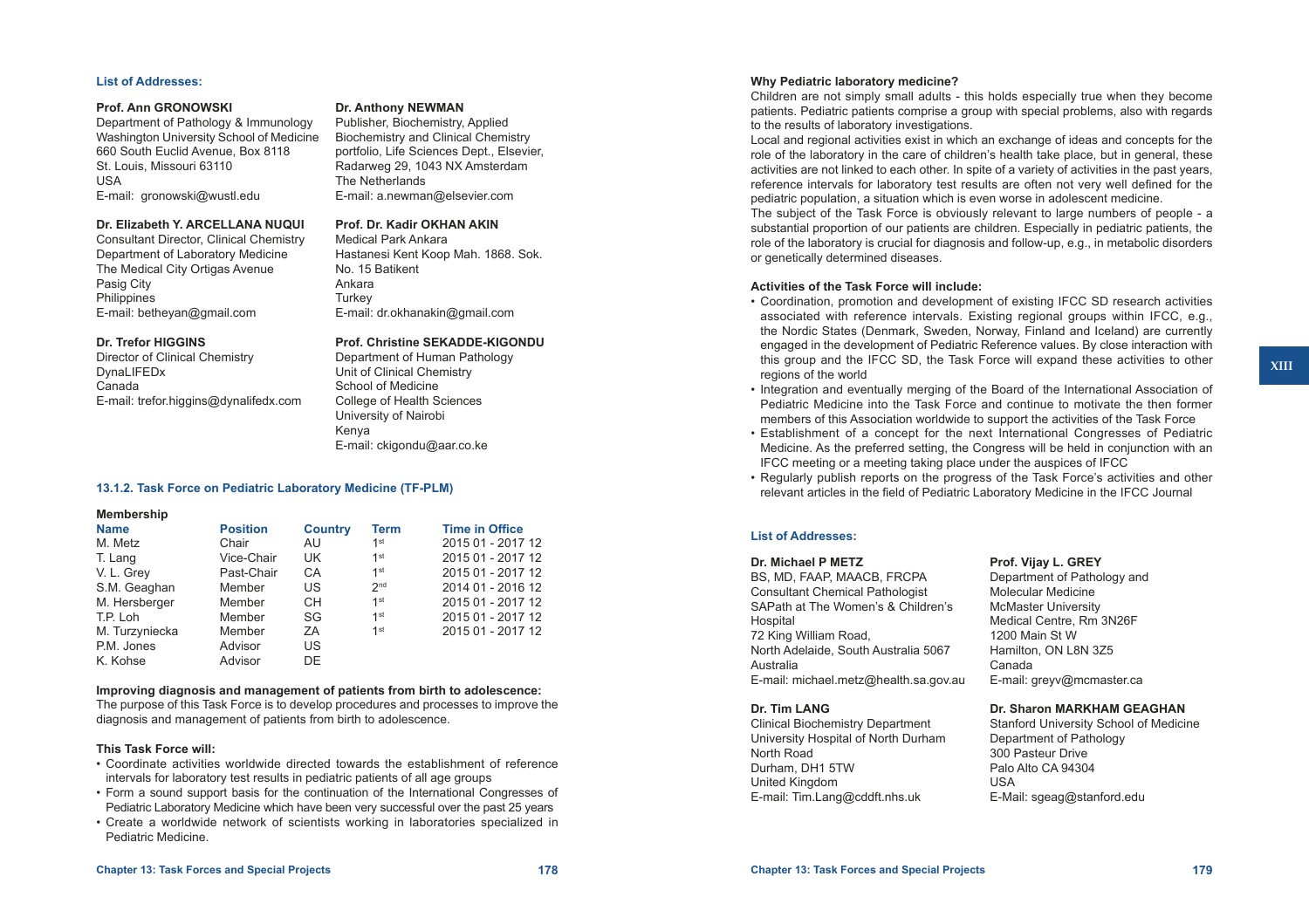#### **Chapter 13: Task Forces and Special Projects 180 Chapter 13: Task Forces and Special Projects 181**

#### **Dr. Martin HERSBERGER** Professor of Clinical Chemistry **Prof. Patricia M. JONES** Department of Pathology, Children's

Medical Center

Dallas USA

D-26133 **Oldenburg Germany** E-mail:

1935 Motor Street 75235

**Prof. Klaus P. KOHSE**

10, Dr.-Eden-Street

E-mail: patti.jones@childrens.com

Institute for Laboratory Diagnostics and Microbiology, Klinikum Oldenburg

kohse.klaus@klinikum-oldenburg.de

Head of the Division of Clinical Chemistry and Biochemistry University Children's Hospital Zurich Steinwiesstrasse 75 8032 Zurich **Switzerland** E-mail: martin.hersberger@kispi.uzh.ch

## **Dr. Tze Ping LOH**

Department of Laboratory Medicine National University Hospital 5 Lower Kent Ridge Road 119074 Singapore E-mail. tploh@hotmail.com

## **Dr. Magdalena TURZYNIECKA**

Department of Chemical Pathology University of Kwazulu-Natal Mazisi Kunene Road, Glenwood Durban South Africa E-mail: mturzyniecka@yahoo.com

## **13.1.3. Task Force on Pharmacogenetics (Integrated Project) - (TF-PG)**

## **Membership**

| <b>Position</b> | <b>Country</b> | Term       | <b>Time in Office</b> |
|-----------------|----------------|------------|-----------------------|
| Chair           | NL             | Extra-Term | 2015 01 - 2015 12     |
| Member          | US             | 1st        | 2015 01 - 2017 12     |
| Member          | DF.            | Extra-Term | 2015 01 - 2015 12     |
| Consultant      | NI.            |            |                       |
| Consultant      | UK             |            |                       |
|                 |                |            |                       |

## **Aim:**

The aim of the Task Force is to facilitate integration of pharmacogenetic testing into routine diagnostics at the appropriate quality standards.

## **Objectives:**

- 1. Obtain information on the potential clinical utility of specific pharmacogenetic tests
- 2. Obtain information on current perception of genetic variants to be tested
- 3. Obtain information on clinical recommendations based on the pharmacogenetic test results from the clinical disciplines involved.
- 4. Discuss and weigh the information obtained.
- 5. Prepare guiding documents, with participation of the clinical disciplines involved, per drug/gene combination for pharmacogenetic testing, addressing who to test, how to test, how to interpret and how to report.
- 6. Identify Pharmacogenetics Expert Labs, in collaboration with the Committee for Molecular Diagnostics.

## **Delivery:**

- 7. Network of pharmacogenetic experts from in- and outside Clinical Chemistry.
- 8. Network of specific contact persons within the relevant clinical disciplines.
- 9. Guidance documents: TPMT testing and 6-mercaptopurine/azathioprine, CYP2C19 testing and clopidogrel, CYP2D6 testing and tamoxifen.
- 10. Presentation of ongoing work of IFCC TF-PG in presentations and posters at different conferences.

## **Accountability:**

The Task Force is directly responsible to the EB through the President.

## **List of Addresses:**

## **Dr. Ron VAN SCHAIK**

Department of Clinical Chemistry Erasmus University Medical Centre Gavendijkwal 230, 's Gravendijkwal 230 3015 CE Rotterdam The Netherlands Tel: +31 10 70 33119 E-mail: [r.vanschaik@erasmusmc.nl](mailto:r.vanschaik@erasmusmc.nl)

## **Professor Mark W. LINDER**

Department of Pathology and Laboratory Medicine University of Louisville, School of Medicine Louisville, Kentucky 40202 USA E-mail: mark.linder@louisville.edu

## **Prof. Michael NEUMAIER**

Medical Faculty Mannheim University of Heidelberg University Hospital Mannheim Theodor-Kutzer-Ufer 1-3 D-68167 Mannheim Germany Tel: +49 621 383 2222 E-Mail: michael.neumaier@medma.uniheidelberg.de

## **Prof. Henk-Jan GUCHELAAR**

Dept. Clinical Pharmacy and Toxicology Leiden University Medical Centre P.O. Box 9600 2300 RC Leiden The Netherlands Tel: +31 71 526 2790 E-Mail: H.J.Guchelaar@lumc.nl

## **Prof. Munir PIRMOHAMED**

Dept. Pharmacology The University of Liverpool Ashton Street Liverpool, L69 3GE United Kingdom Tel: +44 151 794 5549 E-Mail: munirp@liverpool.ac.uk **XIII**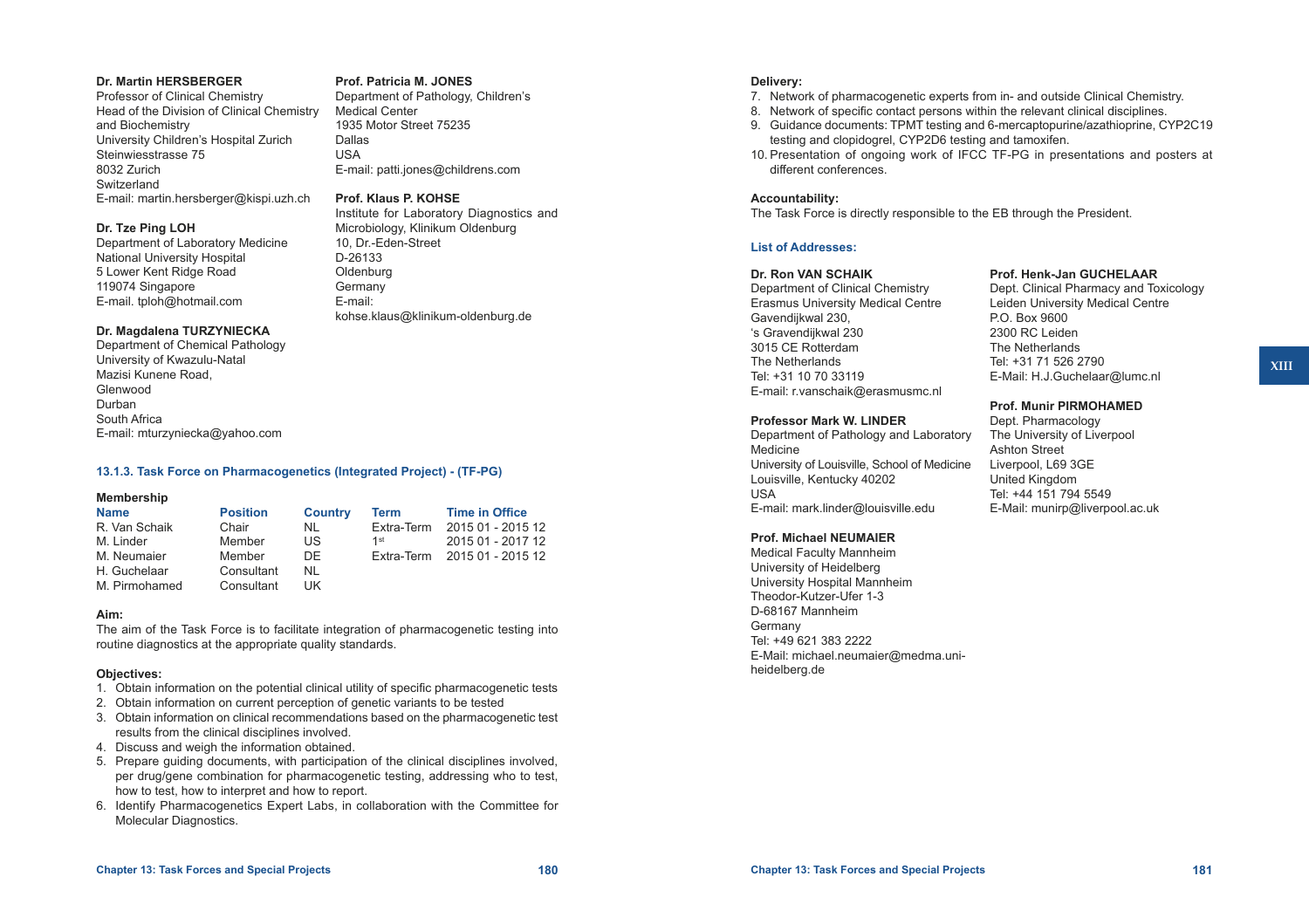#### **13.1.4. Task Force on Chronic Kidney Disease (Integrated Project) - (TF-CKD)**

#### **Membership**

| <b>Name</b>    | <b>Position</b>        | <b>Country</b> | Term            | <b>Time in Office</b> |
|----------------|------------------------|----------------|-----------------|-----------------------|
| G. Jones       | Chair                  | AU.            | 2 <sub>nd</sub> | 2011 01 - 2013 12     |
| J. Coresh      | Member                 | US             | 2 <sub>nd</sub> | 2014 01 - 2016 12     |
| J. Delanghe    | Member                 | BE.            | 2 <sub>nd</sub> | 2014 01 - 2016 12     |
| E. Lamb        | Member                 | UK.            | 2 <sub>nd</sub> | 2014 01 - 2016 12     |
| A. Narva       | Member                 | US             | 2 <sub>nd</sub> | 2014 01 - 2016 12     |
| M. Panteghini  | Member                 | ΙT             | 2 <sub>nd</sub> | 2014 01 - 2016 12     |
| D. Seccombe    | Member                 | CA             | 2 <sub>nd</sub> | 2014 01 - 2016 12     |
| F. Alcantara   | <b>WASPaLM Nominee</b> | BR.            |                 |                       |
| J. H. Eckfeldt | <b>WASPaLM Nominee</b> | US             |                 |                       |

#### **Aim:**

To promote, support and co-ordinate international activities related to laboratory testing in Chronic Kidney Disease (CKD).

#### **Objectives:**

- 1. Obtain information on the current state of co-ordinated national and international activity in the area of pathology testing in CKD.
- 2. Assess current best practice in CKD-related testing.
- 3. Assess best practice for implementation of best practice for CKD-related testing.
- 4. Provide assistance where required for member organisations and others in planning and implementing CKD testing policies and guidelines.
- 5. Identify other relevant areas of laboratory related issues in CKD.

#### **Delivery:**

- 1. A report on the current status of guidelines on CKD pathology testing.
- 2. A review of the items covered in CKD pathology testing guidelines.
- 3. A review of best practice processes for implementing change in CKD-related pathology testing.
- 4. An assessment of areas of likely relevant future activity in CKD testing.

#### **Accountability:**

The Task Force is accountable to the President through the Chair.

#### **List of Addresses:**

# **Dr. Graham JONES**

Department of Chemical Pathology St Vincent's Hospital Sydney - Australia Tel: +61 2 8382 9160 E-mail: [Graham.Jones@svha.org.au](mailto:Graham.Jones@svha.org.au)

**Dr. Joris DELANGHE** Department of Clinical Chemistry University Hospital of Ghent B-9000 Ghent - Belgium Tel: +61 9 332 2956 E-Mail: joris.delanghe@ugent.be

#### **Prof. Josef CORESH**

Department of Biostatistics & Medicine Johns Hopkins University 2024 E. Monument, Suite 2-630 Baltimore, MD 21287 - USA Tel: +1 410 955 0495 E-mail: coresh@jhu.edu

**Dr. Edmund LAMB** Department of Clinical Biochemistry Kent & Canterbury Hospital **Canterbury** Kent CT1 3NG - United Kingdom Tel: 01227 766877 X74736 E-mail: elamb@nhs.net

#### **Dr. Andrew S NARVA**

Director, National Kidney Disease Education Program National Institutes of Healtd Two Democracy Plaza, Room 644 6707 Democracy Blvd, MSC-5458 Betdesda, MD 20892-5458 United States Tel : +1 301 594 8864 E-Mail: narvaa@niddk.nih.gov

#### **Prof. Mauro PANTEGHINI**

Dipartimento di Scienze Cliniche 'Luigi Sacco' Università degli Studi di Milano Via G.B. Grassi, 74 20157 Milano - Italy Tel: +39 02 3904 2806 E-Mail: mauro.panteghini@unimi.it

#### **WASPaLM Nominees**

## **Dr. Flavio F. ALCANTARA**

Medico Assistente Seção de Biologia Molecular Divisão de Laboratório Central DLC Hospital das Clínicas FM USP - Brazil Tel.: +55 (11) 30697275 Cel.: +55 (11) 8181 0185 Cel.:+55 (13) 9610 9303 E-Mail: flavio.alcantara@hc.fm.usp.br

#### **13.1.6. IFCC Task Force for Young Scientists (TF-YS)**

#### **Membership**

| <b>Name</b>    | <b>Position</b> | <b>Country</b> | Term   | <b>Time in Office</b> |
|----------------|-----------------|----------------|--------|-----------------------|
| P. Kumar Dabla | Chair           | IN             | 1st    | 2014 04 - 2016 12     |
| G. Boursier    | Member          | FR.            | 1st    | 2014 04 - 2016 12     |
| B. Imperiale   | Member          | AR             | $1$ st | 2013 03 - 2015 12     |
| D.H            | Member          | US             | 1st    | 2013 03 - 2015 12     |
| O. Popoola     | Member          | NG.            | $1$ st | 2013 03 - 2015 12     |
| M. Savkovic    | Member          | <b>SRB</b>     | $1$ st | 2013 03 - 2015 12     |
| D. Gruson      | Consultant      | <b>BF</b>      |        |                       |

USA

#### **Aim:**

The aim of TF-YS is to ensure that young scientists make a significant and growing contribution to the activities of IFCC and to the promotion of laboratory medicine at the centre of healthcare.

#### **Objectives:**

- To identify young scientists amongst IFCC Full and Corporate Members
- To use modern information technology to establish formal and informal networks to facilitate the communication between young scientists who are involved in laboratory medicine

#### **Chapter 13: Task Forces and Special Projects 182 Chapter 13: Task Forces and Special Projects 183**

#### **Prof. David W SECCOMBE**

Department of Pathology and Laboratory Medicine University of British Colombia Vancouver BC V6R 4N6 Canada Tel : +1 604 222 3907 E-Mail: dseccombe@ceqal.com

**Dr. John H. ECKFELDT**

420 Delaware Street, S.E. Minneapolis, MN 55455

Tel: +1 612-626-3176 E-Mail: eckfe001@umn.edu

Dept. Lab. Med. and Pathology, MMC 609 Univ. of MN, Room 763-1 Mayo Bldg.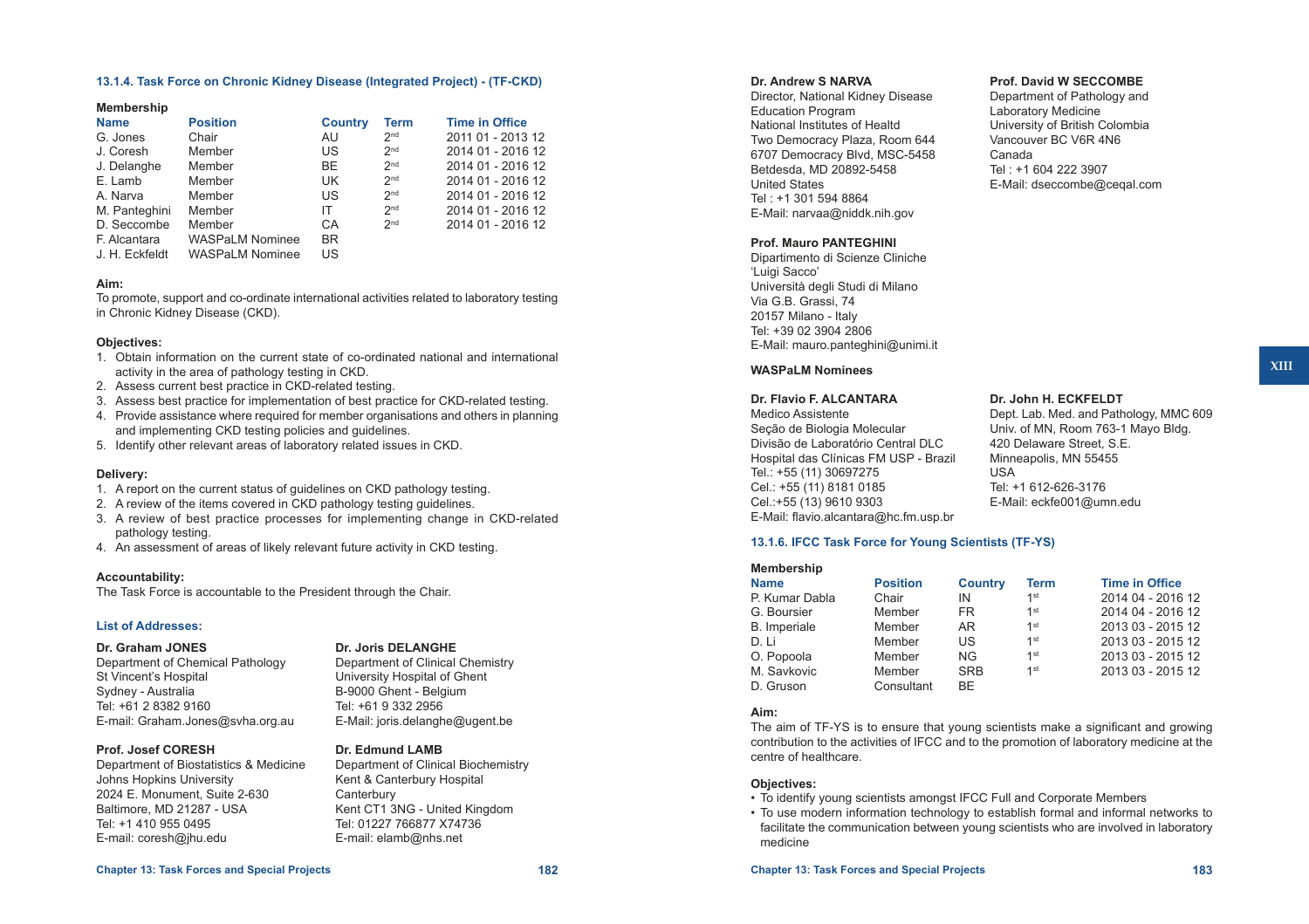- To link with national society young scientist initiatives
- • To encourage young scientists to share experience of laboratory medicine and other healthcare practice around the world
- • To disseminate and promote innovation and high quality scientific and clinical practice standards
- To facilitate opportunities for young scientists to train in modern, state of the art laboratory practice
- • To enable young scientists to participate in scientific, clinical and educational meetings and other learning sessions
- • To encourage young scientists to participate in national and international programmes to promote the essential contribution of laboratory medicine to healthcare
- • To make young scientists aware of the existence and role of IFCC and to encourage their participation in IFCC activities
- To assure the future of IFCC through the identification of young scientists who may develop into future experts capable of leading IFCC Divisions, Committees and Working Groups and becoming IFCC Officers

#### **Delivery:**

- • For the purposes of definition a young scientist is a medical or science graduate working or training in laboratory medicine. He/she will normally be aged less than 40 yrs at the time of appointment to work with TF-YS. The term of office of any young scientist involved with TF-YS is three years with renewal for a maximum of one further three year term of office.
- • TF-YS will comprise a Chair and, normally, a maximum of four other core members. Core membership of TF-YS will ensure geographical representation and linkage to national societies that have experience of working with young scientists. TF-YS will also have an extensive number of corresponding members. All IFCC Full Members and Corporate Members will be invited to nominate young scientists to serve as core or corresponding members of TF-YS. Membership of TF-YS will be confirmed by the IFCC Executive Board on the recommendation of the TF-YS Chair.
- TF-YS will communicate mainly through modern electronic and social networking media. Communication will include all core and corresponding members of TF-YS and may develop into other networks as agreed by TF-YS.
- • Core members of TF-YS will be invited to attend one Task Force meeting each year with expenses paid for by IFCC. Any corresponding member of TF-YS will be able to attend this annual meeting although IFCC is unable to provide travel or accommodation costs for corresponding members.
- • TF-YS may organise regular workshops for young scientists within the framework of existing IFCC international or regional meetings. With the permission from the organisers TF-YS may also hold occasional workshops within national society or specialist society meetings. No expenses will be paid by IFCC for attendance at these workshops.
- TF-YS will be able to communicate with and request support from other IFCC functional units.

#### **Accountability:**

The TF-YS will report directly to the IFCC Executive Board. A nominated member of the Executive Board will act as a liaison person for TF-YS. The TF-YS will prepare an update report for each meeting of the Executive Board and may contact the Board, through the designated liaison person, at other times. Any additional finance raised by TF-YS will be accounted for through normal IFCC accounting procedures and will be subject to financial audit.

## **List of addresses:**

#### **Dr. Pradeep KUMAR DABLA**

Assistant Professor Department of Biochemistry G.B.Pant Institute of Postgraduate Medical Education & Research (GIPMER) Delhi-110002 - India Tel.: +91 9868524455 E-mail: pradeep\_dabla@yahoo.com

**Dr. Guilaine BOURSIER**

Department of Clinical Biochemistry CHU Montpellier France E-mail: [guilaineboursier@yahoo.fr](mailto:guilaineboursier@yahoo.fr)

#### **Dr. Belen IMPERIALE**

Microbiology Unit Dr. Cetrangolo Hospital Laboratory of TB Control Program of Buenos Aires Province Argentina E-mail: [belen\\_imperiale@yahoo.com](mailto:belen_imperiale@yahoo.com)

#### **Dr. Danni LI**

Assistant Professor Director of Clinical Chemistry University of Minnesota Medical Center **Fairview** Department of Lab Medicine and Pathology, MMC 609 420 Delaware Street SE Mayo Building D250-1 Minneapolis, MN 55455 USA E-mail: [dannili@umn.edu](mailto:dannili@umn.edu)

## **Dr. Omolara Olutosin POPOOLA**

P.M.B 5116, Chemical Pathology **Department** University College Hospital Ibadan - Nigeria Tel.: +2348056738867 E-mail: [larrylabs@yahoo.co.uk](mailto:larrylabs@yahoo.co.uk)

#### **Dr. Miljan SAVKOVIC**

Center for Medical Biochemistry Clinical Center of Serbia Pasterova 2 11000 Belgrade Serbia E-mail: [miljansavkovic@yahoo.com](mailto:miljansavkovic@yahoo.com)

#### **13.1.7. Task Force on Clinical Applications of Cardiac Bio-Markers (TF-CB)**

| <b>Membership</b> |                 |                |                 |                       |
|-------------------|-----------------|----------------|-----------------|-----------------------|
| <b>Name</b>       | <b>Position</b> | <b>Country</b> | Term            | <b>Time in Office</b> |
| J. Ordoñez-Llanos | Chair           | ES             | 2 <sub>nd</sub> | 2014 01 - 2016 12     |
| F. Apple          | Member          | US             | 2 <sub>nd</sub> | 2014 01 - 2016 12     |
| M.HM. Chan        | Member          | HK.            | 2 <sub>nd</sub> | 2014 01 - 2016 12     |
| P. Collinson      | Member          | UK             | 2 <sub>nd</sub> | 2014 01 - 2016 12     |
| J.E. Hollander    | Member          | US             | 2 <sub>nd</sub> | 2014 01 - 2016 12     |
| A. Jaffe          | Member          | US             | 2 <sub>nd</sub> | 2014 01 - 2016 12     |
| <b>B.</b> Lindhal | Member          | <b>SE</b>      | 2 <sub>nd</sub> | 2014 01 - 2016 12     |
| M. Möckel         | Member          | DE             | 2 <sub>nd</sub> | 2014 01 - 2016 12     |
| M. Plebani        | Member          | IΤ             | 2 <sub>nd</sub> | 2014 01 - 2016 12     |
| M. Than           | Member          | NZ             | 2 <sub>nd</sub> | 2014 01 - 2016 12     |

#### **Terms of Reference:**

- • Education; Established and novel cardiac biomarkers
- Biochemistry of cardiac biomarkers
- Clinical use of cardiac biomarkers: risk stratification, diagnostics, therapy
- • Laboratory issues on cardiac biomarkers: 99th percentiles, delta values, biological variation, quality specifications of assays.

#### **Current Projects:**

• Development of educational materials about high-sensitive troponin assay use.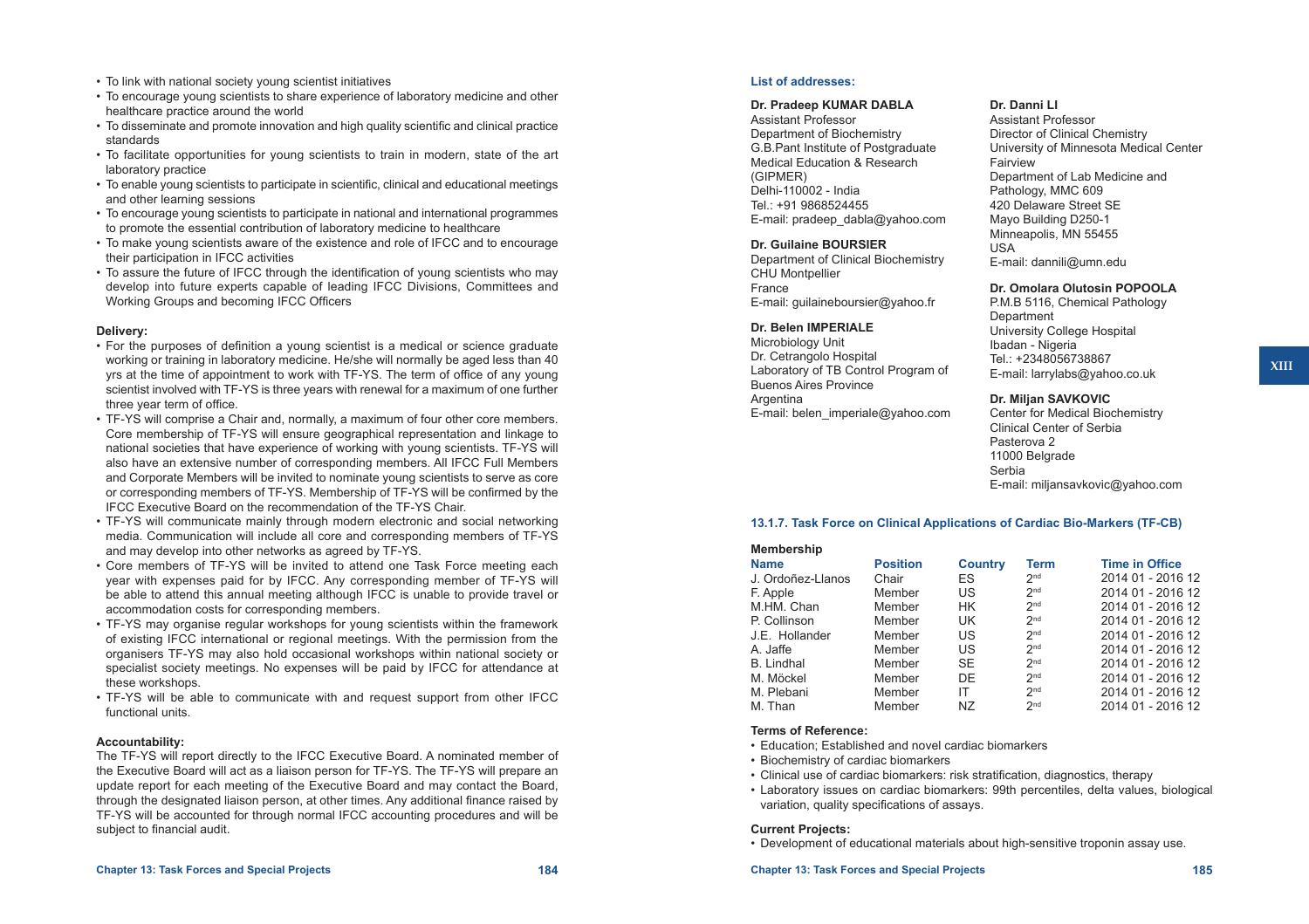#### **List of addresses:**

#### **Dr. Jordi ORDÓÑEZ-LLANOS**

Senior Consultant, Biochemistry Dept. Hospital de Sant Pau Professor of Clinical Biochemistry Universitat Autònoma Barcelona Spain Tel.: +34 935537359 E-mail: [JOrdonez@santpau.cat](mailto:JOrdonez@santpau.cat)

#### **Dr. Fred APPLE**

Hennepin County Medical Center Professor, Laboratory Medicine and Pathology University of Minnesota School of Medicine 701 Park Avenue Clinical Labs P4 Minneapolis MN 55415 USA Tel.: +1 612 873 3324 E-mail: [apple004@umn.edu](mailto:apple004@umn.edu)

#### **Dr. MHM CHAN**

Consultant Chemical Pathologist Department of Chemical Pathology The Chinese University of Hong Kong Prince of Wales Hospital Shatin, NT, Hong Kong E-mail: [hmchan@ha.org.hk](mailto:hmchan@ha.org.hk)

#### **Dr. Paul O. COLLINSON**

Department of Chemical Pathology 2nd Floor Jenner Wing St George's Hospital Blackshaw Road London SW17 0QT UK Tel.: +44 208 725 5934 E-mail: [Paul.Collinson@stgeorges.nhs.uk](mailto:Paul.Collinson@stgeorges.nhs.uk)

#### **Dr. Judd HOLLANDER**

Professsor, Clinical Research Director Department of Emergency Medicine Hospital of University of Pennsylvania Philadelphia, PA 19104-4283 USA Tel.: +1 215 662-2767 E-mail: [Judd.Hollander@verizon.net](mailto:Judd.Hollander@verizon.net)

#### **Dr. Allan JAFFE**

Cardiovascular Division, Gonda 5 Mayo Clinic 200 First Street SW Rochester - MN 55905 USA Tel.: +1 507 284 1648 E-mail: [jaffe.allan@mayo.edu](mailto:jaffe.allan@mayo.edu)

#### **Dr. Bertil LINDHAL**

Uppsala Clinical Research Center University Hospital SE 75185 Uppsala Sweden Tel.: +46 18 6119595 E-mail: [bertil.lindahl@ucr.uu.se](mailto:bertil.lindahl@ucr.uu.se)

#### **Dr. Martin MÖCKEL**

Charité Campus Virchow Department of Medicine and Cardiology Augustenburger Platz 1 13353 Berlin Germany E-mail: [martin.moeckel@charite.de](mailto:martin.moeckel@charite.de)

#### **Prof. Mario PLEBANI**

Department of Laboratory Medicine University-Hospital of Padova Italy Tel.: +39 049 8212792 E-mail: [mario.plebani@unipd.it](mailto:mario.plebani@unipd.it)

#### **Dr. Martin THAN**

Emergency Department 21 Taylor's Mistake Road 8081 Christchurch New Zealand Tel. +64 3 326 7599 E-mail: [martinthan@xtra.co.nz](mailto:martinthan@xtra.co.nz)

#### **13.1.8. Task Force on Point of Care Testing (TF-POCT)**

#### **Membership**

| <b>Name</b>  | <b>Position</b>          | <b>Country</b> | <b>Term</b>     | <b>Time in Office</b> |
|--------------|--------------------------|----------------|-----------------|-----------------------|
| R. Tirimacco | Chair                    | AU.            | 2 <sub>nd</sub> | 2015 01 - 2017 12     |
| A.I. Khan    | Member                   | CA             | 2 <sub>nd</sub> | 2015 03 - 2017 12     |
| G.J. Kost    | Member                   | US             | 2 <sub>nd</sub> | 2015 01 - 2017 12     |
| P. Pernet    | Member                   | FR.            | 2 <sub>nd</sub> | 2015 01 - 2017 12     |
| T.J. Allison | Corp. Rep./Siemens       | US             | 2 <sub>nd</sub> | 2015 01 - 2017 12     |
| A. Skurup    | Corp. Rep./Radiometer DK |                | 2 <sub>nd</sub> | 2015 01 - 2017 12     |
|              |                          |                |                 |                       |

#### **Terms of Reference:**

- 5. To promote quality in the use, performance, interpretation and reporting of POCT across the full spectrum of clinical chemistry and laboratory medicine
- 6. To create a forum for high level discussion on a wide range of POCT related topics
- 7. To provide international leadership for developing the clinical practice of POCT in Laboratory Medicine.

#### **Objectives:**

- 1. Creation of a communication network for specialists who are expert in POCT. To include other POCT specialist groups; expert individuals in IFCC Full, Affiliate and Corporate Members; regulatory agencies and users of POCT
- 2. Definition, implementation, evaluation and reporting of a range of defined POCT projects. To include projects that address quality in POCT performance, the appropriate clinical use of POCT, connectivity and the cost effectiveness of POCT. Projects should complement rather than duplicate projects being undertaken by other POCT specialists
- 3. Preparation of educational support material for those using or considering the use of POCT
- 4. Creation of a library of publications that document the clinical effectiveness of POCT and the impact on clinical outcomes. To include clinical chemistry, haematology, microbiology and other disciplines of laboratory medicine, as appropriate

### **List of addresses:**

#### **Rosy TIRIMACCO**

Network Operations & Research Manager iCCnet Country Health SA Local Health Network Inc. Mail box 28, Level 3B Mark Oliphant Building, Science Park Bedford Park South Australia 5042 Australia Tel.: +61-(0)8-8201 7842 Mobile: +61 0412 749 418 Fax: +61-(0)8-8201 7850 E-mail: [Rosy.Tirimacco@health.sa.gov.au](mailto:Rosy.Tirimacco@health.sa.gov.au)

## **Dr. Adil Irfan KHAN**

Assistant Professor of Pathology Director, Point of Care Testing Department of Pathology and Laboratory Medicine Temple University School of Medicine 100 E. Lehigh Avenue Philadelphia, PA 19125 - USA Telephone: +1 (215) 707-0965 (office) Fax: +1 (215) 707-0966 E-mail: [adil.khan@temple.edu](mailto:adil.khan@temple.edu)

### **Dr. Gerald Joseph KOST**

Director, Point-of-Care Testing Center for Teaching and Research (POCT•CTR) Professor, Pathology and Laboratory Medicine Faculty, Biomedical Engineering & Comparative Pathology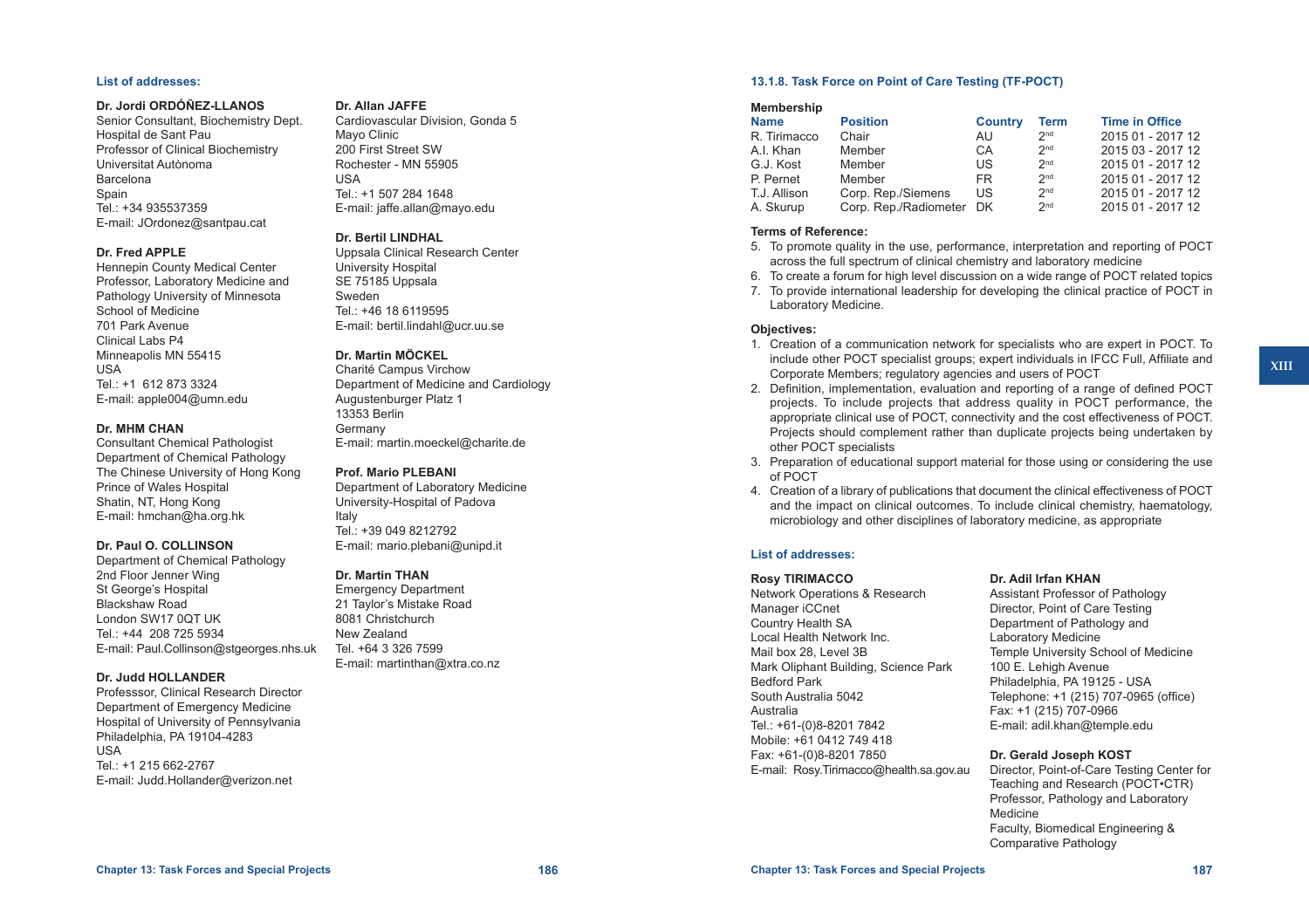## **Mr. Trevor J. ALLISON**

Director, Research & Development Siemens Healthcare Diagnostics Sudbury, Suffolk, UK, CO10 2XQ Tel: +44 (0) 1787 242600 Mobile: +44 (0) 7921 243235 E-mail: [trevor.allison@siemens.com](mailto:trevor.allison@siemens.com)

#### **Ms Anne SKURUP**

Clinical and Scientific Affairs Manager Blood Gas Radiometer Medical Åkandevej 21 2700 Brønshøj - Denmark Tel.: + 45 3827 3348 Mobile + 45 2014 4074 E-mail: [anne.skurup@radiometer.dk](mailto:anne.skurup@radiometer.dk)

**[Working Group on "How should Glucose Meters be Evaluated for Critical Care -](http://www.ifcc.org/executive-board-and-council/eb-task-forces/taskforcepoct/wg-gmecc/)  [\(WG-GMECC\)"](http://www.ifcc.org/executive-board-and-council/eb-task-forces/taskforcepoct/wg-gmecc/) – under the responsibility of the TF-POCT**

#### **Membership**

(AP-HP)

School of Medicine 3455 Tupper Hall University of California Davis, CA, USA 95616 E-mail: [gjkost@ucdavis.edu](mailto:gjkost@ucdavis.edu)

**Dr. Pascal PERNET** Praticien Hospitalier

Médicale et Pathologie

site Saint-Antoine 184 rue du fg St-Antoine 75571 Paris Cedex 12 - France Tél : +33 01 49 28 22 20 Fax :+33 01 49 28 20 77

Responsable Médical d'Unité (Laboratoire de Biologie d'Urgence) Service de Biochimie A/Pôle de Biologie

Hôpitaux Universitaires Est Parisien

E-mail: [pascal.pernet@sat.aphp.fr](mailto:pascal.pernet@sat.aphp.fr)

| <b>Name</b>             | <b>Position</b>               | <b>Country</b> | <b>Term</b>     | <b>Time in Office</b> |
|-------------------------|-------------------------------|----------------|-----------------|-----------------------|
| C. Bowman               | Chair                         | US.            | 1 <sup>st</sup> | 2013 03 - 2015 12     |
| E. Bigot-Corbel         | Member                        | FR.            | 1 <sup>st</sup> | 2014 04 - 2016 12     |
| S. Cunningham           | Member                        | IE.            | 1 <sup>st</sup> | 2013 03 - 2015 12     |
| E. Guillen Barua Member |                               | PY.            | 1 <sup>st</sup> | 2013 03 - 2015 12     |
| P. Luppa                | Member                        | DE.            | 1 <sup>st</sup> | 2013 03 - 2015 12     |
| T. Malati               | Member                        | IN             | 1 <sup>st</sup> | 2013 03 - 2015 12     |
| D. Sacks                | Member                        | US             | 1 <sup>st</sup> | 2013 03 - 2015 12     |
| R. Slingerland          | Member                        | <b>NL</b>      | 1 <sup>st</sup> | 2014 04 - 2016 12     |
| <b>B.</b> Solnica       | Member                        | <b>PL</b>      | 1 <sup>st</sup> | 2013 03 - 2015 12     |
| P. St. Louis            | Member                        | CA             | 1 <sup>st</sup> | 2013 03 - 2015 12     |
| R. White                | Member                        | AU             | 1 <sup>st</sup> | 2013 03 - 2015 12     |
| F. Vanstapel            | Member                        | <b>BE</b>      | 1 <sup>st</sup> | 2013 03 - 2015 12     |
| E. Ntrivalas            | Corp. Rep./Nova Biomedical UK |                | 1 <sup>st</sup> | 2012 03 - 2014 12     |
| M. Mulder               | Corp. Rep./Roche              | DE             | 1 <sup>st</sup> | 2012 03 - 2014 12     |
| D. Bruns                | Advisor                       |                |                 |                       |
| <b>B.</b> Clarke        | Advisor                       |                |                 |                       |

#### **Terms of Reference:**

- 1. Evaluate the clinical practice of using blood glucose meters for critically ill patients.
- 2. Determine the requirements a glucose meter need to full fill in order to be used for critically ill patients.
- 3. Propose what internal- and external quality control systems that should be present.
- 4. Evaluate which, if any, of the present instruments in the market fulfil these criteria.
- 5. Provide recommendations for training and competency of users in critical care areas.
- 6. Ensure recommendations align with other stakeholders.

### **List of addresses:**

**Dr. Cynthia BOWMAN** Enzo Clinical Labs 60 Executive Blvd Farmingdale, NY 11735 USA Tel.: +1 631-755-5500 ext. 422 E-mail: [cynthia.f.bowman@gmail.com](mailto:cynthia.f.bowman@gmail.com)

## **13.1.11. Task Force on Proficiency Testing (TF-PT)**

| <b>Membership</b> |                    |                |                 |                       |
|-------------------|--------------------|----------------|-----------------|-----------------------|
| <b>Name</b>       | <b>Position</b>    | <b>Country</b> | Term            | <b>Time in Office</b> |
| A. Haliassos      | Chair              | <b>GR</b>      | 1st             | 2014 04 - 2016 12     |
| B. Aslan          | Member             | CA             | 1 <sup>st</sup> | 2014 04 - 2016 12     |
| A. Carobene       | Member             | ΙT             | 1 <sup>st</sup> | 2014 04 - 2016 12     |
| A. Perret-Liaudet | Member             | FR.            | 1 <sup>st</sup> | 2014 04 - 2016 12     |
| C. Weykamp        | Member             | <b>NL</b>      | 1 <sup>st</sup> | 2014 04 - 2016 12     |
| J. Dai            | Corp. Rep./Siemens | US             | 1 <sup>st</sup> | 2014 04 - 2016 12     |
| M. Rottmann       | Corp. Rep./Roche   | DE             | 1 <sup>st</sup> | 2014 04 - 2016 12     |

#### **Aims:**

• To facilitate the introduction of international proficiency testing schemes for uncommon but clinically important measurands.

• To use the information to select measurands that may be suitable for method harmonization as a means to improving patient outcomes.

### **Objectives:**

- • To establish a small group of clinical and scientific experts who represent both suppliers and users of 'uncommon but clinically important' laboratory medicine methods.
- • To agree a definition of an 'uncommon but clinically important' measurand and the body of evidence that is required to meet that definition.
- To write a specification for operating an international proficiency testing scheme.
- To survey IFCC Members and IFCC functional units to receive suggestions for 'uncommon but clinically important' measurands.
- To prioritize the suggestions received and to assess the potential for international proficiency testing and the likely support of manufacturers of available methods.
- • To establish the availability of proficiency testing schemes for the identified measurands. Where proficiency testing schemes exist to assess their potential for expansion at an international level.
- • In the absence of suitable proficiency testing schemes to invite bids to provide measurand specific proficiency testing in accordance with the agreed specification.
- • To recommend to the Executive Board proficiency testing schemes that may be set up under the auspices of IFCC.
- To monitor performance in IFCC supported proficiency testing schemes and to support the preparation of scientific publications at appropriate points in time.
- To use performance data from IFCC supported proficiency testing schemes to propose measurands for harmonization in line with [www.harmonization.net](http://www.harmonization.net).

#### **Background:**

The role of Proficiency Testing schemes ( External Quality Assessment programmes)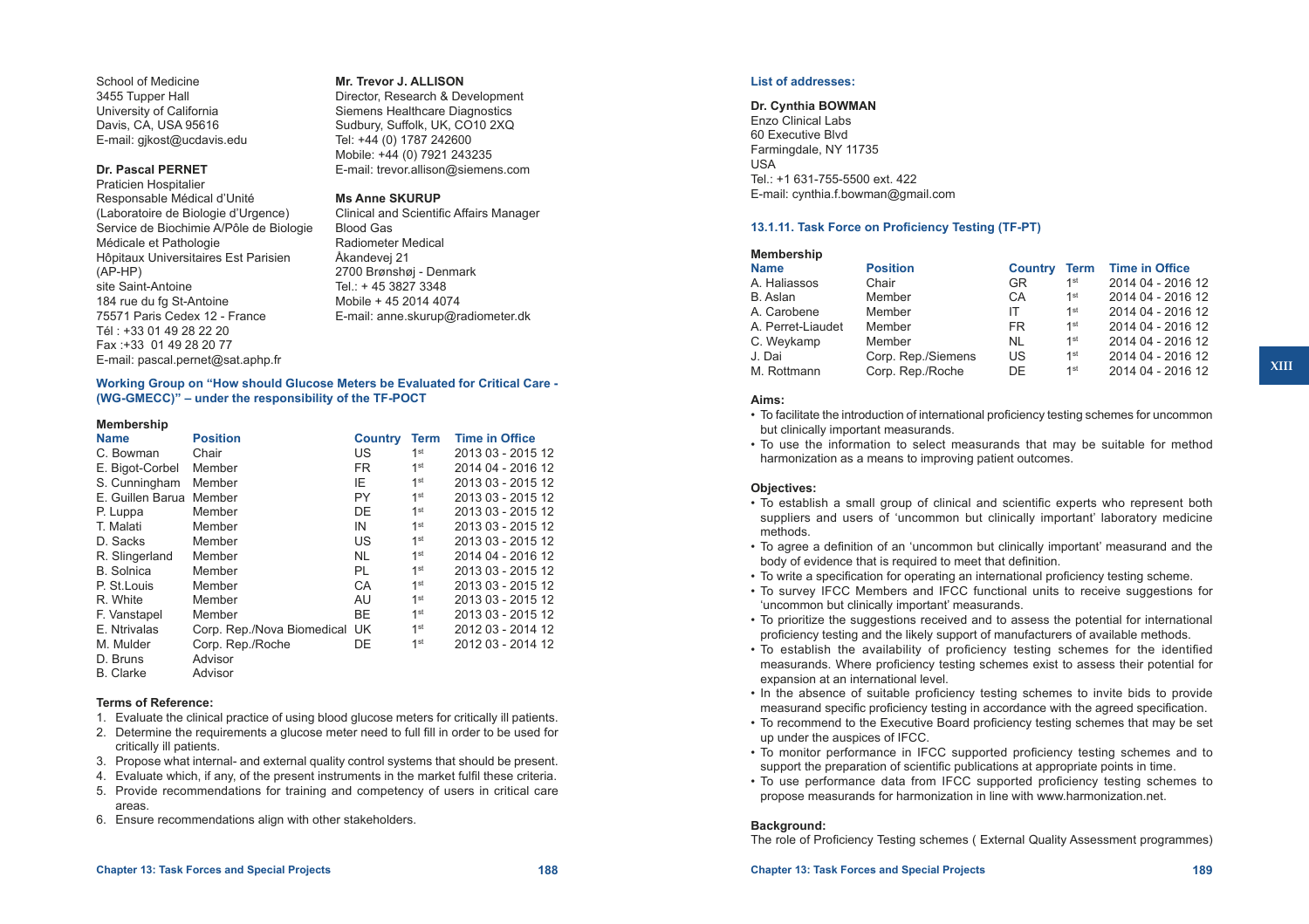is of prime importance to the analytical quality, to the standardisation of the methods and to the harmonisation of the results. However, there is a lack of interest from the commercial providers of such schemes, either for the more new and complex tests and for the very old and simple measurands that involve a new calibration curve, because of the very subtle problems induced at the interpretation of the statistical results of their, already well-established and running, schemes.

A multidisciplinary effort had assigned to the new Task Force on Proficiency Testing (TF-PT) involved in the analysis and the exploration of the above mentioned of Proficiency Testing issues. This could lead to the establishment of specialised schemes under the auspices of the IFCC and may enhance harmonisation of laboratory results.

#### **Achievements during 2013-2014:**

The TF-PT had its initial meeting in Istanbul in June 2014 and agreed a way of working. Further informal meetings were held with C-AQ; during the annual meeting of AACC (July 2014 in Chicago) and with the board of EQALM in Toulouse at the end of October 2014.

#### **Plans for 2015-2017:**

The central project of the TF-PT will be the creation of an online database - web application accessible via web browsers but also via specific applications for the major mobile platforms with much more functionalities and ease of use. The roots of this database will be the analytes (tests, measurands) that will be filed with all possible synonyms (one of them will be the "official" as proposed from the Nomenclature, Properties and Units (C-NPU) committee of the SD) as also as the methods (assays, instruments, reagents etc) also with all possible synonyms.

Registered users can indicate which analytes require introduction of a PT scheme. Another part of the DB, maintained with the cooperation of C-AQ and of EQALM, will be the PT providers section containing all their contact information, their programmes with the analytes, frequencies, type of statistics, commutability of control materials, their accreditation or certification status etc.

The database will be accessible for consultation freely to all visitors of IFCC site, but only registered users will have modification privileges. The registration of users will be by invitation from the NR and the CM, via the IFCC secretariat and from the EQALM. The registered users will have the possibility to invite more members via the application. In summary, the database will interactively link our colleagues, final users of the tests, with PT providers, IVD manufacturers, accreditation bodies etc. and will facilitate the search for a PT scheme for "rare" esoteric or new analytes, or the introduction of a new one if needed.

#### **Cooperation:**

- 1. The Task Force will work in close association with the IFCC Committee for Analytical Quality (C-AQ)
- 2. The Task Force will work in close association with the IFCC Committee Traceability in Laboratory Medicine (C-TLM)
- 3. The Task Force will work in close association with the IFCC Committee Nomenclature, Properties and Units (C-NPU)
- 4. The Task Force will liaise with the EQALM and other relevant international providers of proficiency testing in laboratory medicine.

#### **List of addresses:**

#### **Dr. Alexander HALIASSOS**

ESEAP - Greek Proficiency Testing Scheme for Clinical Laboratories GSCC-CB 47 Alopekis Str GR-106 76 Athens Greece E-mail: [haliassos@moleculardiagnostics.gr](mailto:haliassos@moleculardiagnostics.gr)

#### **Dr. Berna ASLAN**

Associate Director, External Quality Assessment QMP-LS/IQMH 393 University Avenue, Unit 1500 Toronto ON M5G 1E6 Canada E-mail: [aslan\\_berna@hotmail.com](mailto:aslan_berna@hotmail.com)

#### **Dr. Anna CAROBENE**

Standardization Laboratory in Clinical **Chemistry** San Raffaele Hospital Via Olgettina 60 20132 Milano Italy E-mail: [carobene.anna@hsr.it](mailto:carobene.anna@hsr.it)

#### **Dr. Armand PERRET-LIAUDET**

Directeur laboratoire des maladies à Prion et d'Alzheimer Centre de Biologie et pathologie Est Hôpitaux de Lyon 59, Bd Pinel 69500 Bron France E-mail: [armand.perret-liaudet@chu-lyon.fr](mailto:armand.perret-liaudet@chu-lyon.fr)

#### **Dr. Cas W. WEYKAMP**

Queen Beatrix Hospital Clinical Chemistry Beatrixpark 1 7101 BN Winterswijk The Netherlands E-mail: [c.w.weycamp@skbwinterswijk.nl](mailto:c.w.weycamp@skbwinterswijk.nl)

#### **Dr. Jian DAI**

Siemens Healthcare Diagnostics Inc. Newark DE 19702 USA E-mail: [j.dai@siemens.com](mailto:j.dai@siemens.com) 

#### **Dr. Michael ROTTMANN**

Director, assay development **Endocrinology** Thyroid, Sepsis, RA Roche Diagnostics GmbH Roche Professional Diagnostics Nonnenwald, 2 82372 Penzberg Germany E-mail: [michael.rottmann@roche.com](mailto:michael.rottmann@roche.com)

**XIII**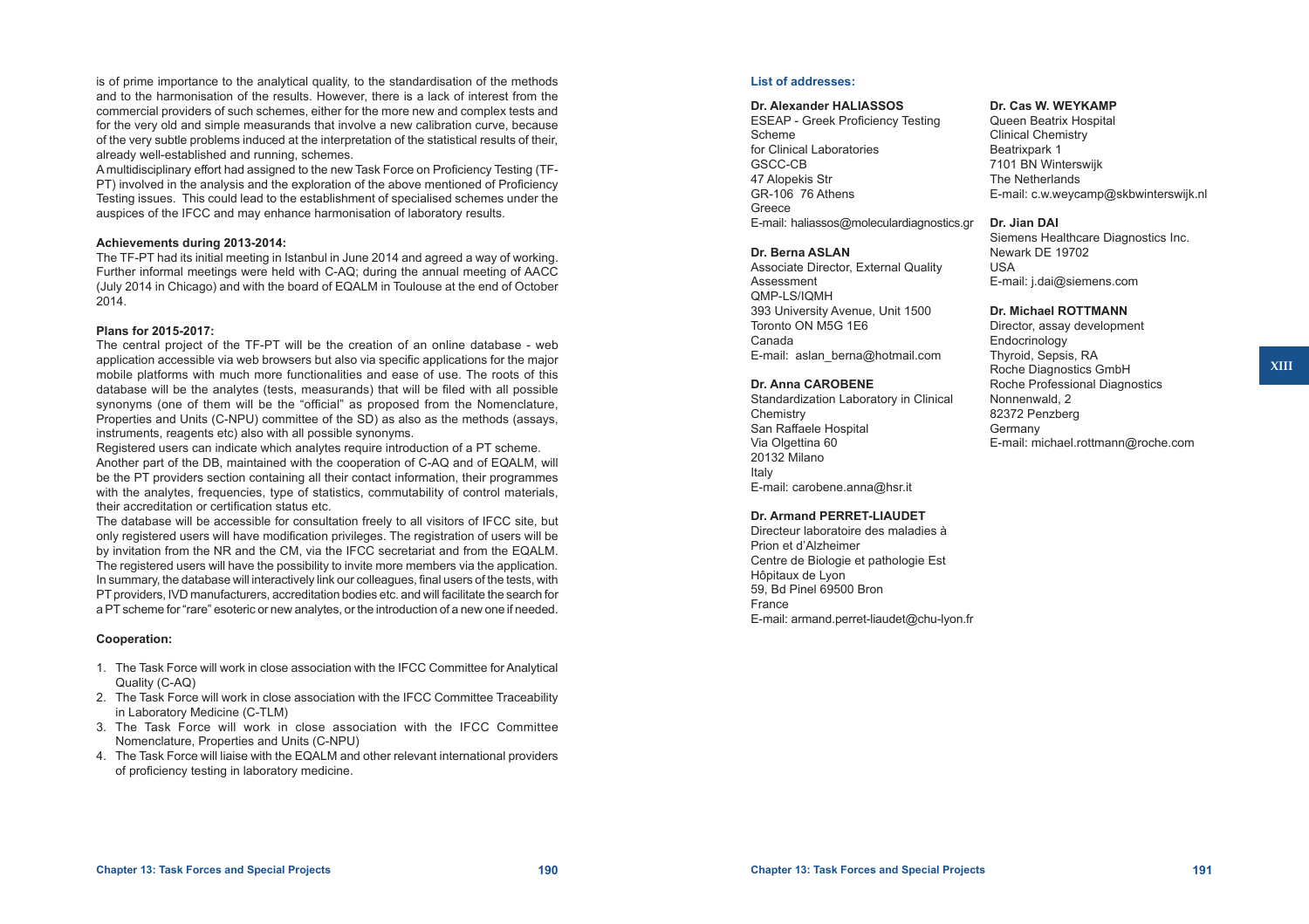#### **13.1.14. Task Force on "IFCC-CLMA" Project on Leadership (TF IFCC-CLMA)**

#### **Membership**

| <b>Name</b>      | <b>Position</b>    | <b>Country</b> | <b>Term</b>     | <b>Time in Office</b> |
|------------------|--------------------|----------------|-----------------|-----------------------|
| L. Kricka        | Chair              | US.            | 1 <sup>st</sup> | 2014 04 - 2016 12     |
| E. Frank         | Member             | IN             | 1st             | 2014 04 - 2016 12     |
| <b>B.</b> Gouget | Member             | FR.            | 1 <sup>st</sup> | 2014 04 - 2016 12     |
| J. Smith         | Member             | UK.            | 1 <sup>st</sup> | 2014 04 - 2016 12     |
| P. Labbe         | <b>CLMA Member</b> | US             | 1 <sup>st</sup> | 2014 04 - 2016 12     |
| M. Dumond        | <b>CLMA Member</b> | US             | 1 <sup>st</sup> | 2014 04 - 2016 12     |
| R. Forsman       | <b>CLMA Member</b> | US             | 1 <sup>st</sup> | 2014 04 - 2016 12     |
| C. Orner         | <b>CLMA Member</b> | US             | 1 <sup>st</sup> | 2014 04 - 2016 12     |

#### **Aim:**

To assess unmet leadership development needs of laboratory professionals and recommend mechanisms for resolution.

#### **Objectives:**

- 1. Determine a model for assessing and comparing a country's capabilities to improve laboratory leadership competencies and the prioritization it attaches to that activity.
- 2. Verify the utility of the model through its application to a sampling of developed, newly industrialized and developing countries.
- 3. Using the model, identify unmet needs in the countries sampled.
- 4. Determine possible strategies for resolving unmet needs.

#### **Background:**

IFCC includes a committee (C-CLM) whose mandate is to produce monographs and/or handbooks on basic clinical laboratory management and to offer courses, seminars, workshops and expertise to IFCC members. The committee's initial focus will be on addressing the needs of developing countries. CLMA is an international organization focused solely on the non-technical needs of laboratory management and has developed a Body of Knowledge identifying the domains of management for the laboratory. The opportunity for partnership could serve to create a more comprehensive offering in a shorter time and at a lower cost serving the goals of both organizations and the needs of their respective members.

#### **Action Plan**:

- 1. Establish a Task Force with representations from IFCC and interested IFCC affiliates. CLMA will do the same.
- 2. Create a survey that identifies country-specific approaches to defining and measuring leadership competencies, the in-country resources to develop these competencies, and the efforts to do so. Seek IFCC affiliate support for dissemination. Consider CLMA's Body of Knowledge for Medical Laboratory Management and other models of leadership competencies in constructing the survey. Complete the survey and prepare preliminary findings.
- 3. Based on responses to the survey, determine a model that can be used to describe leadership development and leadership development resources in countries regardless of their socioeconomic development. Leadership factors will include such items as the level of financial accountability, responsibility for personnel evaluation, the level of decision authority, etc. Development resources will include the educational system, the availability of on-the-job training, professional associations, government, etc.
- 4. Identify approximately 10 countries to be studied using the developed model which

should include  $\sim$ 3 developed countries,  $\sim$ 3 newly industrialized countries and  $\sim$ 4 developing countries.

- 5. Work with participating countries to assess the suitability, applicability and likely acceptability of the leadership development model.
- 6. Following analysis of the data, prepare a joint report to the IFCC and CLMA executive boards with findings and specific recommendations on the need for future work. The work should be completed no later than June 2016.

#### **Users or beneficiaries of the product resulting from the project:**

- 1. IFCC and all of its Members and functional units
- 2. CLMA and all its chapters and members
- 3. Professionals in management/leadership roles within a medical laboratory
- 4. Educators in the field of laboratory medicine
- 5. Patients and the general public.

#### **List of addresses:**

#### **Prof. Larry J KRICKA**

Department of Pathology & Laboratory Medicine University of Pennsylvania Medical Center 3400 Spruce Street Philadelphia, PA 19104 USA E-mail: [kricka@mail.med.upenn.edu](mailto:kricka@mail.med.upenn.edu)

#### **Dr. Elizabeth A FRANK**

c/o Bio-Chem Diagnostic Laboratory No.4 Railway Co-Operative Bank Sheshadri Iyer Road 570 021 Mysore India Tel: +91 821 2432321 E-mail: [anet21frank@yahoo.com](mailto:anet21frank@yahoo.com)

#### **CLMA Members:**

**Dr. Paul LABBE** [Paul.R.Labbe@questdiagnostics.com](mailto:Paul.R.Labbe@questdiagnostics.com)

**Dr. Mark DUMOND** [Mark.Dumond2@healthtrustpg.com](mailto:Mark.Dumond2@healthtrustpg.com)

**Dr. Rodney FORSMAN** [forsman.rodney@mayo.edu](mailto:forsman.rodney@mayo.edu)

**Dr. Carla ORNER** [carla.orner@hearttoheart.org](mailto:carla.orner@hearttoheart.org)

## **Dr. Bernard GOUGET**

Fédération Hospitalière de France Univ. Paris V 1 bis Rue Cabanis 75993 Paris Cedex 14 France Tel: +33 1 440 68444/8470 E-mail: [b.gouget@fhf.fr](mailto:b.gouget@fhf.fr)

#### **Ms. Janet SMITH**

Clinical Biochemistry University Hospital Birmingham NHS Trust Birmingham B29 6JD UK E-mail: [janmsmith@talk21.com](mailto:janmsmith@talk21.com)